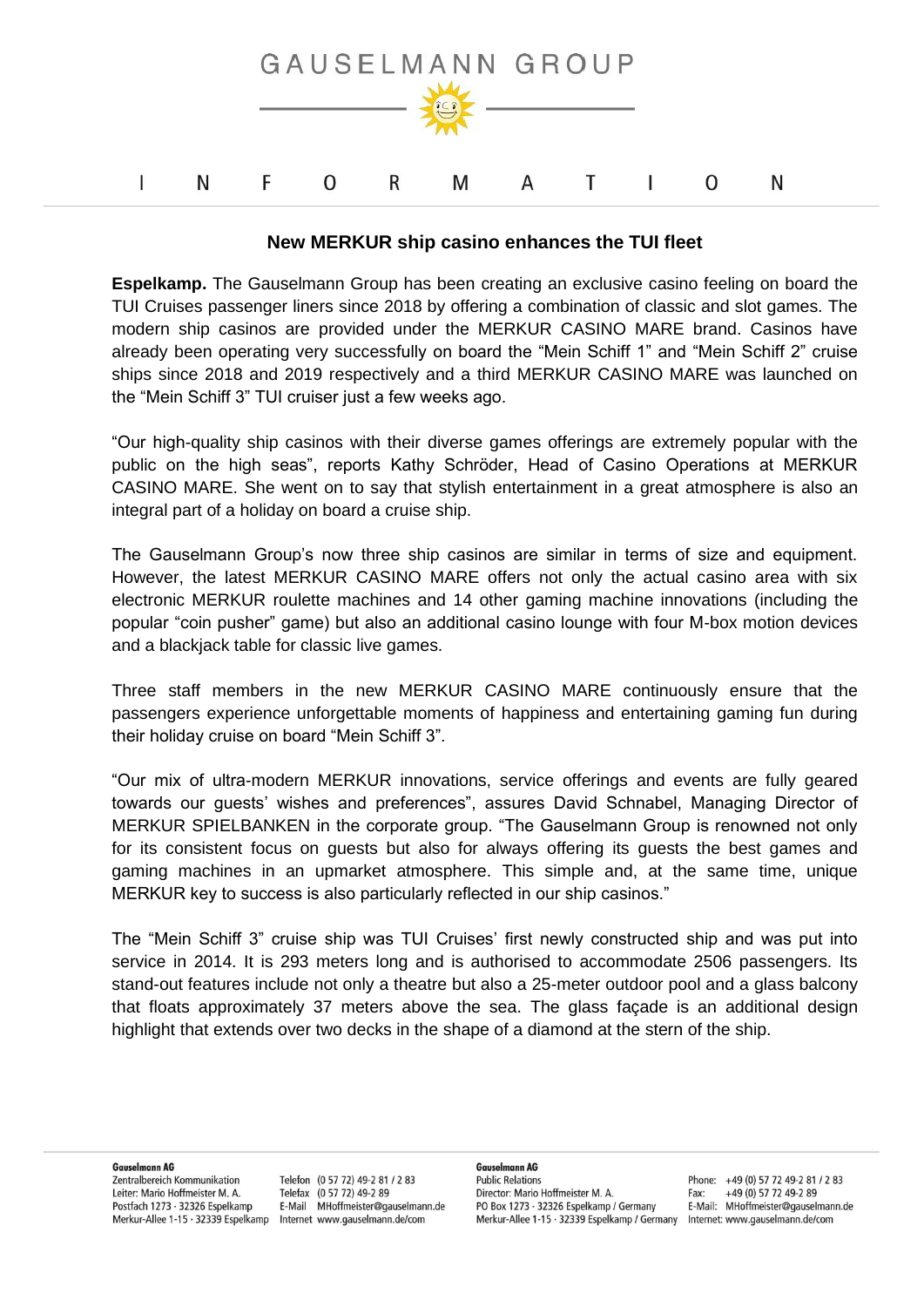



Caption 1: Classic live games at the blackjack table are offered in the casino lounge. Sorin Jianu, Ariela Avdaj and Catalin Balatoui *(from left to right)* look after guest welfare at all times in the new MERKUR CASINO MARE on board "Mein Schiff 3".



Caption 2: Ultra-modern MERKUR gaming machines provide the best entertainment in a stylish atmosphere.

## **Gauselmann AG**

Zentralbereich Kommunikation Leiter: Mario Hoffmeister M. A. Postfach 1273 - 32326 Espelkamp Merkur-Allee 1-15 · 32339 Espelkamp

Telefon (0 57 72) 49-2 81 / 2 83 Telefax (0 57 72) 49-2 89 E-Mail MHoffmeister@gauselmann.de Internet www.gauselmann.de/com

**Gauselmann AG Public Relations** Director: Mario Hoffmeister M. A. PO Box 1273 - 32326 Espelkamp / Germany Merkur-Allee 1-15 · 32339 Espelkamp / Germany

Phone: +49 (0) 57 72 49-2 81 / 2 83 Fax: +49 (0) 57 72 49-2 89 E-Mail: MHoffmeister@gauselmann.de Internet: www.gauselmann.de/com